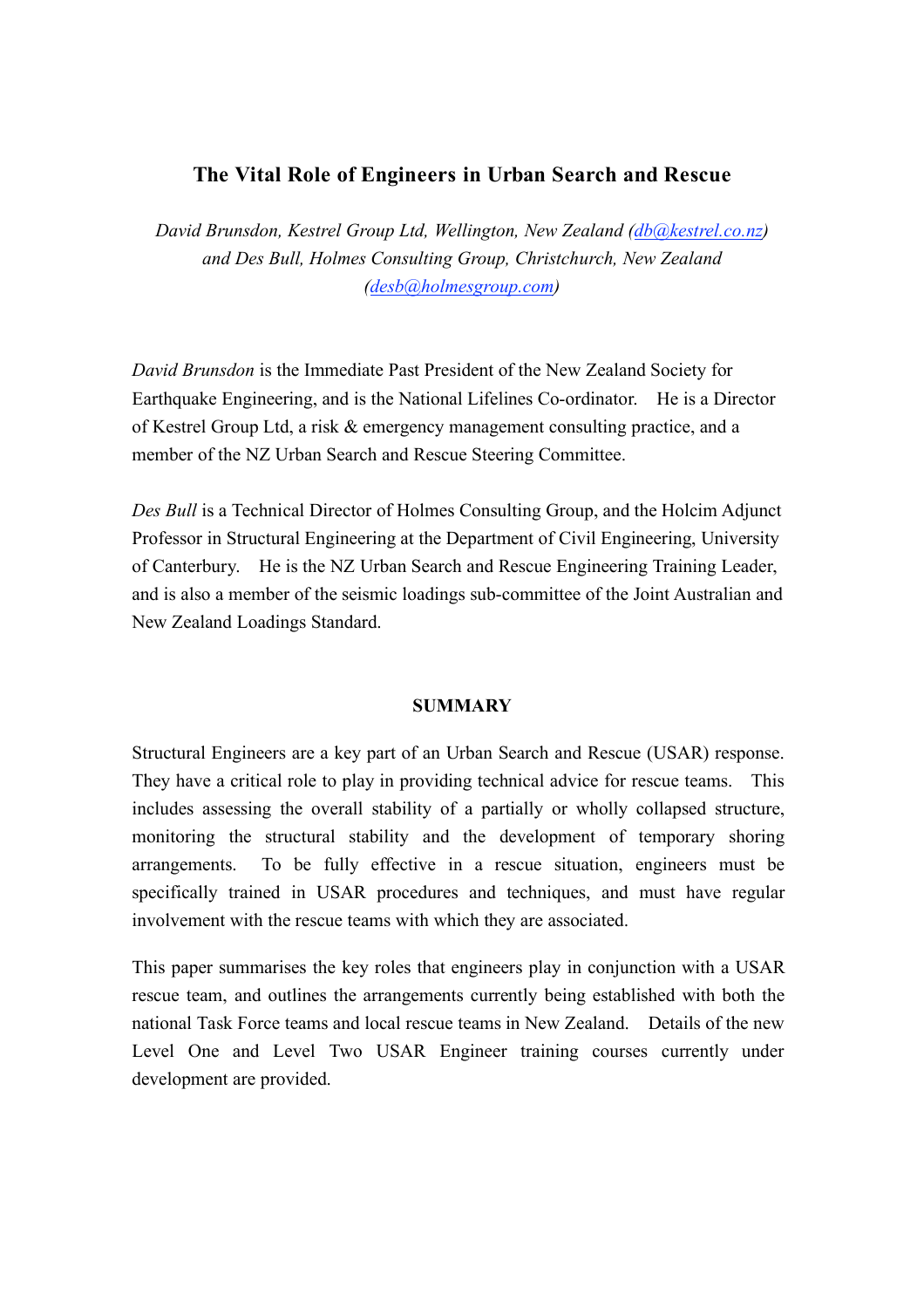### **1. INTRODUCTION**

Urban Search and Rescue involves the location, rescue and initial medical stabilisation of victims trapped in confined spaces following a structural collapse. Such incidents can range from single site collapses through to multi-site situations resulting from landslides or earthquakes. Search for the injured and rescue of those trapped are among the most important and urgent post-earthquake activities. Those conducting USAR activities can themselves become victims, as a high level of risk is associated with these activities.

Engineers involved in USAR activities need to be comfortable dealing with high-pressure situations and able to make rapid decisions. A familiarity with disaster environments and the procedures of specialist rescue task forces needs to be developed. This familiarity requires specific prior training and engagement with emergency service agencies.

This paper describes the functions of an engineer in USAR activities, and outlines the contents of engineering training courses currently under development to enable New Zealand engineers to become effective in emergency events that involve USAR.

# **2. ENGINEERS AS A SPECIALIST USAR SKILL CAPABILITY**

Engineers are a recognised specific specialist skill grouping in USAR, along with Paramedics and Search Dogs. The organisational structure set up by the New Zealand National USAR Steering Committee includes a Specialist Skills Working Group, the focus of which is the development of training material and operational mechanisms for these three groups.

The focus of the development of a USAR capability in NZ is on developing *regional capability* in terms of local rescue teams in parallel with a *specialist national capability* in the form of three Task Forces (Angus et al, 2003, and www.usar.govt.nz ). The development objectives for the specialist skill groups reflect this approach, and can be summarised as:

- *At regional (local) level*
	- A group of Engineers, Search Dogs & Paramedics familiar with USAR processes (Category 1 – surface search and rescue) and able to assist the initial response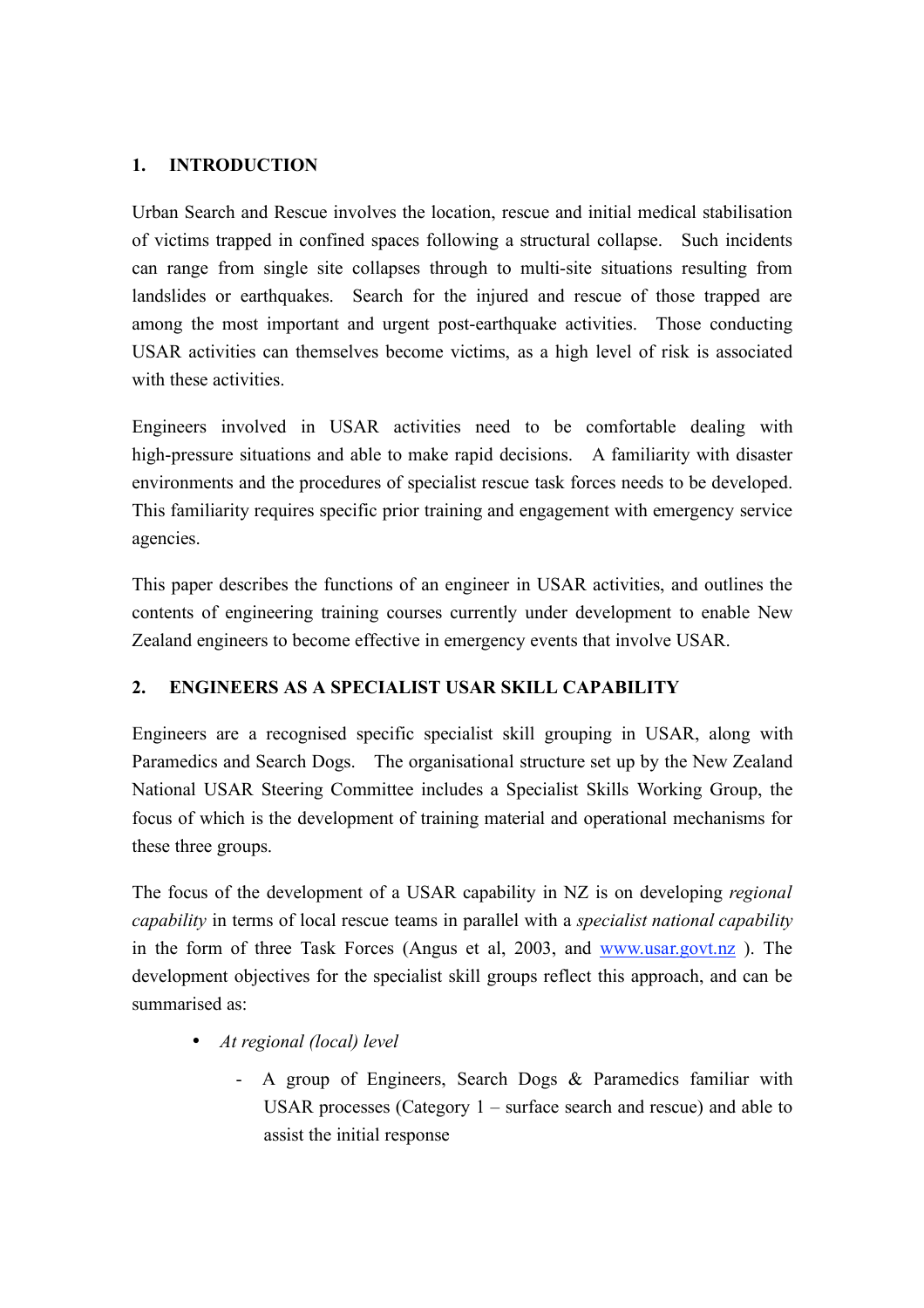- *At Task Force (national) level*
	- Have at least two Engineers, Search Dogs & Paramedics assigned to each of the Task Forces and capable of operating at Category 2 level (confined space rescue)

The involvement of engineers from disciplines other than structural is also particularly important, as they can play a significant role in different types of collapse situation (for example, geotechnical engineers in landslide situations), and in the operational planning and logistics support areas generally.

# **3. THE OPERATIONAL ROLE OF ENGINEERS IN USAR**

The task of regionally trained engineers, first on the scene with local rescue teams, is likely to be structural triage – the setting of rescue priorities with respect to the risk posed by the partially or wholly collapsed structure.

The role of a Task Force engineer is to provide *critical information*, and not to make all the critical decisions (Hammond, 1995). Task Force leaders will consider the advice of the engineer along with others and develop their action plan for the rescue operations accordingly. The opinion of the engineer may not always be adhered to, and some aspects of a rescue will take place without the input of engineering advice.

The scope of the principal inputs required from a Task Force engineer can be summarised as:

- Assist in structural triage
	- *Prioritise which structures should be searched first in a multiple collapse situation; advise on safe routes for approaching the building; advise on building stability for planning and executing Search and Rescue (ie. determine safe staging areas and consider the likely void spaces where victims could be within the collapse)*
- Provide structural engineering advice
	- *Confirm Task Force decisions on shoring, cribbing, breaching and heavy lifting, when needed; specific design of shoring elements as requested.*
- Assist in the reduction of hazards
	- *Identify hazards; assist with the set-up and monitoring of systems for checking stability and hazard control, in support of the Safety Adviser.*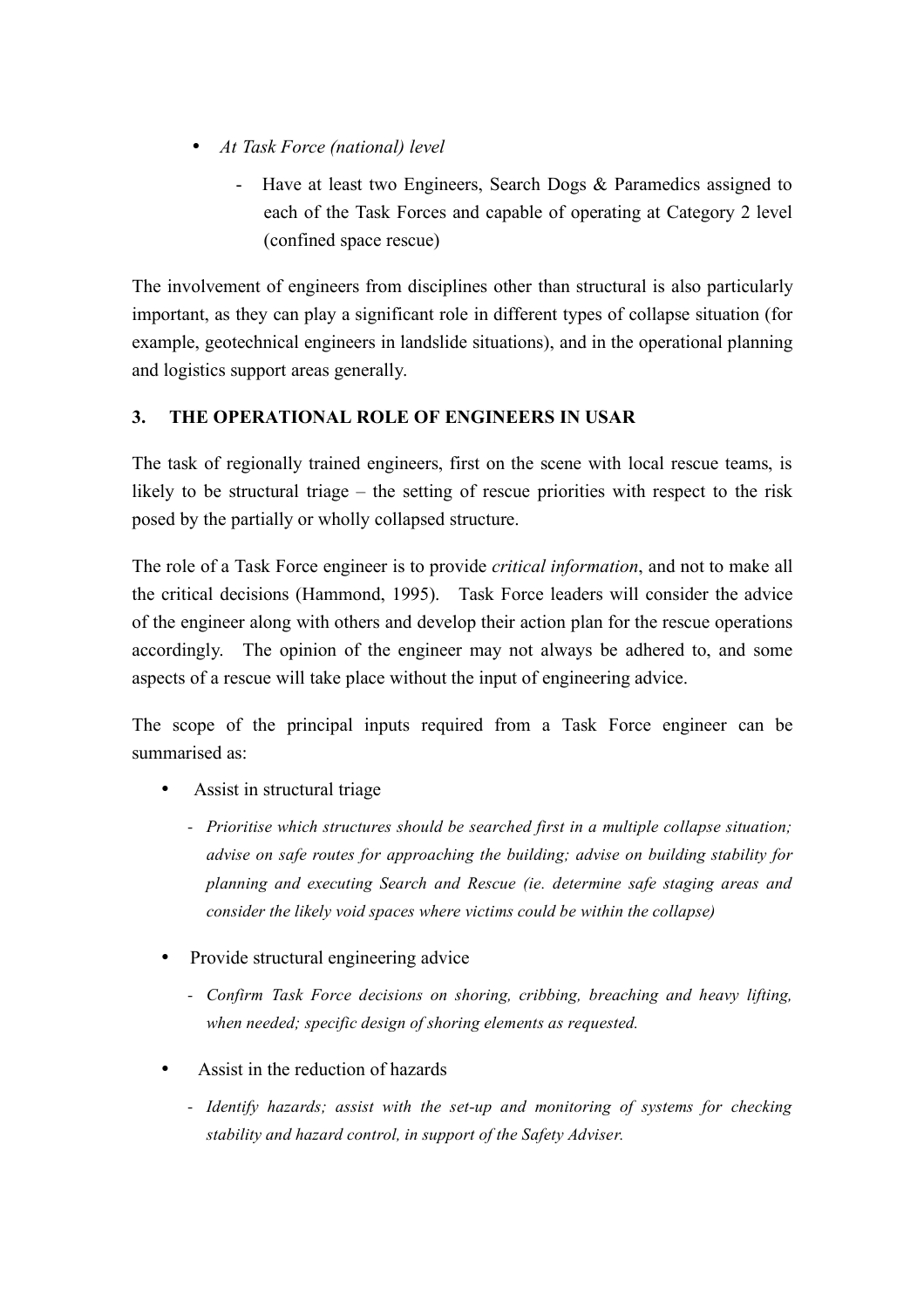Task Force engineers need to be well prepared to make difficult decisions in an environment that is very different from the orderly design office. The environment during a USAR event is likely to be chaotic, with many uncertainties relating to the safety status of buildings and many traumatised people.

The engineer also needs to be aware of the roles of the other members of the Task Force. Most of the Task Force personnel come from rescue backgrounds and are used to making rapid, high-pressure decisions as part of their normal occupation, and will take a significant risk in order to save a life. Therefore a conflict in focus can arise between engineers and rescue workers – rescuers save victims, whereas engineers focus on rescue safety.

It is emphasised to Task Force technicians that each person is responsible for their own safety when exposed to a variety of hazards (chemical, biological and structural etc.). Task Force technicians need to be carefully instructed on hazard recognition and mitigation. Engineers therefore have an important role in the training and preparation of USAR team members. Structural hazards include the range of typical collapse modes for different types of structures, along with the fundamentals of structural instability (what can a damaged structure do once it has come to rest; what will trigger further collapses; consideration of approaching and working on and in damaged structures) and the estimation of component masses, to list some aspects. Engineers are responsible for establishing sound skills for communicating engineering objectives, between the Task Force engineers and all other team members.

# **4. USAR TRAINING FOR NEW ZEALAND ENGINEERS**

Work on creating a framework for training engineers to be able to effectively assist with minor and major building collapse incidents was initiated by research undertaken at the University of Canterbury (McGuigan, 2002). The framework features two components of training engineers in USAR – (i) *familiarity with how emergency services operate*, and (ii) *specialist engineering skills for collapse situations*.

A progressive training system is being developed, with the following key features:

### *Level 1 USAR Engineer*

- *Outcome* a regional (local) resource assisting (or part of) local volunteer rescue teams
- *Focus* operating on the outer perimeter of building or site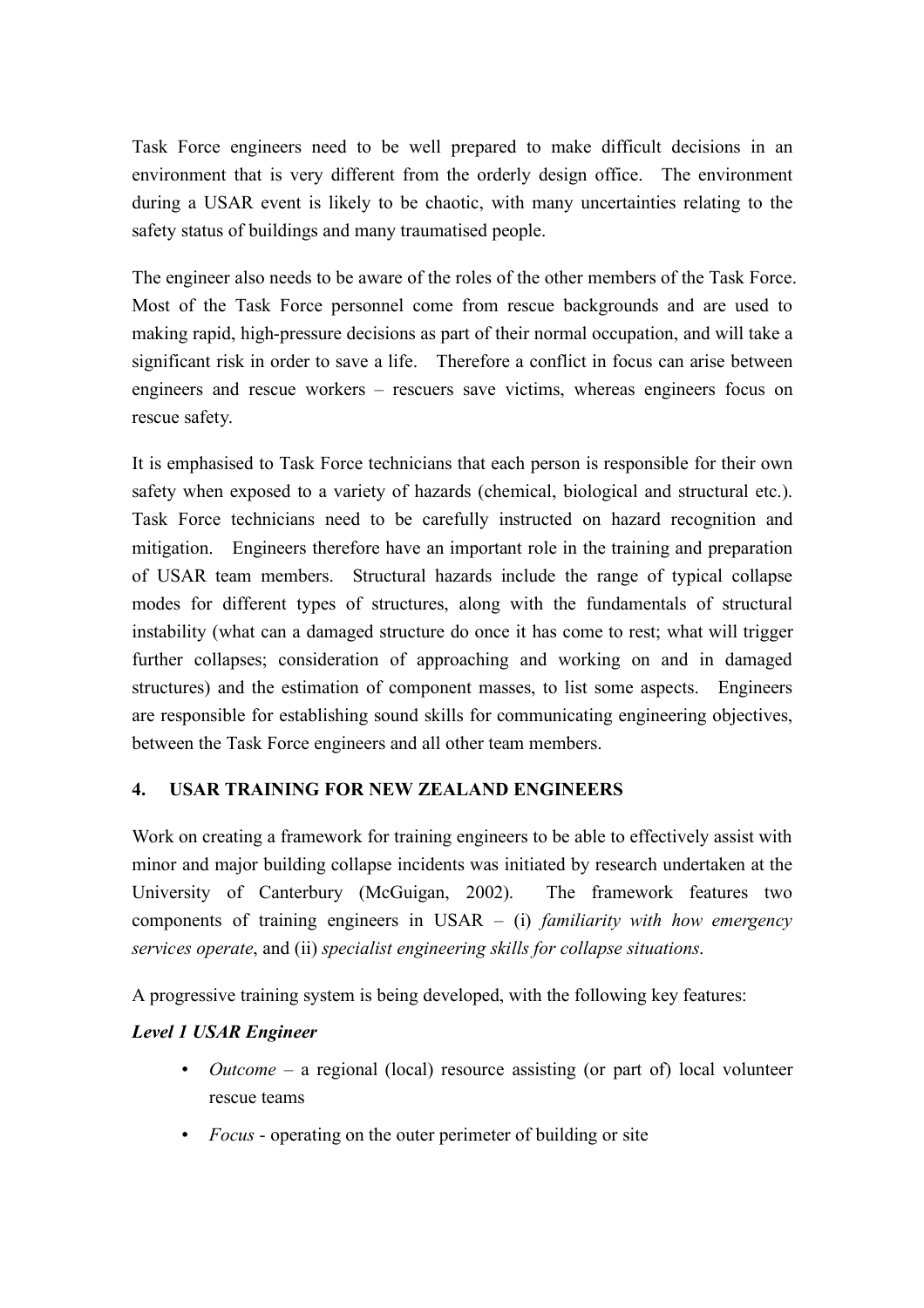- *Status* IPENZ Engineers NZ–endorsed CPD course with 12 hours credit
- *Targets* Graduate engineers and above who have completed *USAR Awareness*

## *Level 2 USAR Engineer*

- *Outcome* capable of operating with USAR Task Force teams
- *Focus* operating within a structural collapse site (overall structure & element stability)
- *Status* IPENZ–endorsed CPD course with 12 hours credit
- *Targets* Chartered Professional engineers who have completed *Level 1 USAR Engineer* and obtained their Orange Card

The basic entry level USAR qualification is obtained from a 2-day unit standard training course *USAR Awareness* (Category 1A). Holders of this unit standard are issued a pocket-based Orange Ticket. For those wishing to become more actively involved, a USAR Responder Orange Card results from the completion of 3 additional courses totalling 5 days (including the First Aid certificate which ideally all engineers should have as a matter of course). The Orange Card features a photograph of the holder, and so provides an appropriate form of identification that addresses the often-raised question of how engineers and other supporting technical resources will obtain access through perimeter cordons around major emergency sites.

The content of the *Level One USAR Engineer* course is shown in Table 1. This course is to be taught over a 24 hour period (an evening and the following day) at regional centres in New Zealand. This course is currently under development, with the aim of being available for delivery during the 2003/ 04 financial year.

The *Level Two USAR Engineer* course builds on material taught during Level One training and intends to give the participating engineer more knowledge to deal with collapsed structures and an understanding of how people perform in a real emergency. It is intended that the advanced USAR engineering course be delivered over the same 24 hour basis as for the Level One course, but taught from the Task Force bases. The course content is shown in Table 2. Task Force Engineers also need to participate in a three-day (72 hour) rescue simulation exercise alongside Task Force technicians before being eligible for selection. The relationship of these courses with the USAR category training system is outlined in a separate paper (Angus et al, 2003).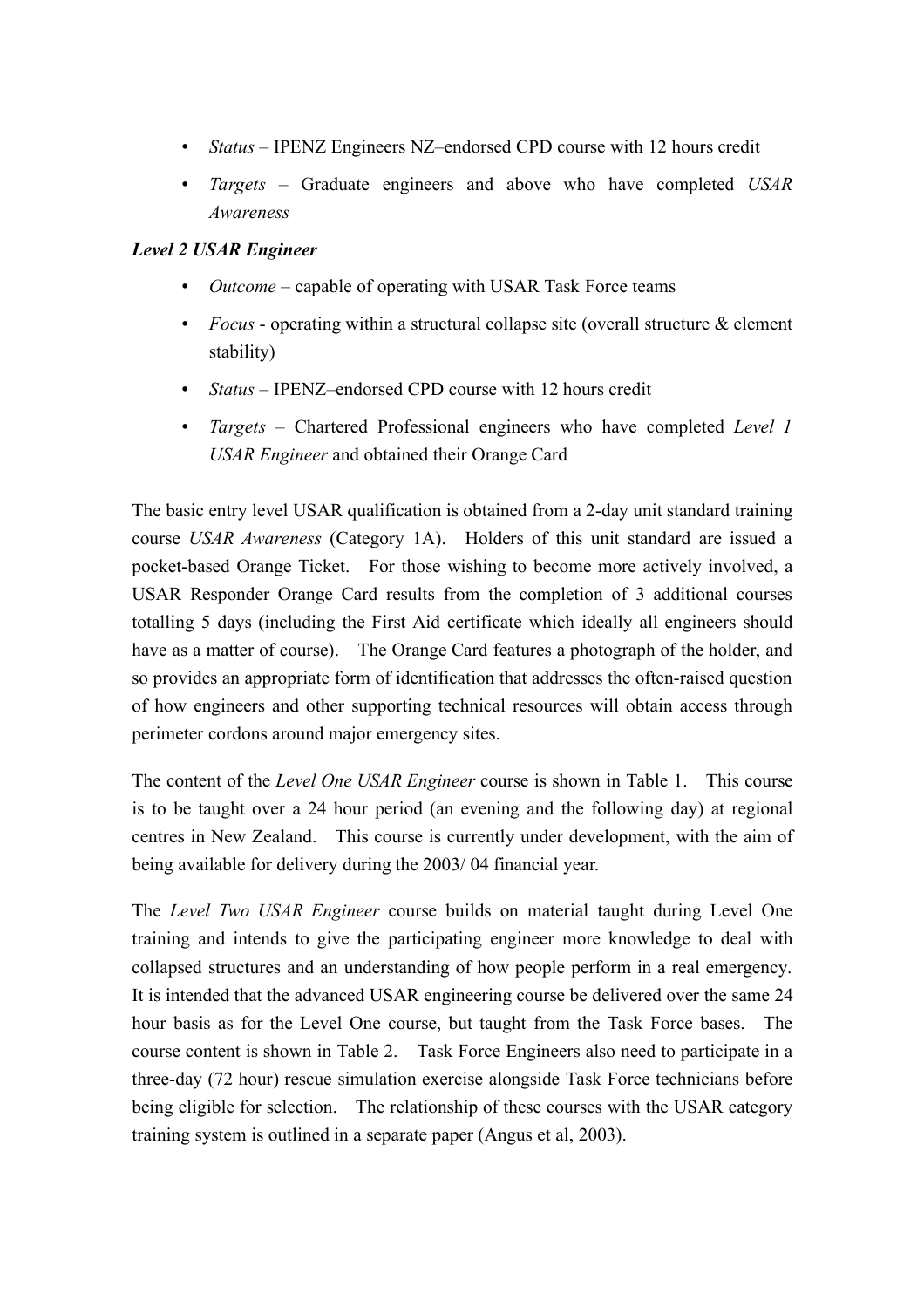| <b>Module</b>                                      | <b>Key Elements</b>                                    |
|----------------------------------------------------|--------------------------------------------------------|
| Module 1.1                                         | USAR organisational structures and Training Framework  |
| <b>The USAR Training &amp; Response Framework</b>  | CIMS introduction/ refresher; Health & Safety context  |
| Module 1.2                                         | Role of the engineer at a USAR operation               |
| <b>Role of the Engineer; Rescue Team Dynamics</b>  | Understanding rescue team dynamics                     |
| Module 1.3                                         | <b>Building Triage</b>                                 |
| <b>Site Technical Processes</b>                    | Hazard Assessment and Building Marking                 |
| Module 1.4                                         | Engineering issues in collapsed buildings - safety and |
| <b>Building Collapse Patterns</b>                  | stability                                              |
| Module 1.5                                         | Single site collapse scenario                          |
| <b>Scenario: Role Playing/ Process Familiarity</b> |                                                        |
| Module 1.6                                         | Professional Indemnity & Personal Insurances           |
| <b>Operational Issues</b>                          |                                                        |

**Table 1: Level 1 Engineering Course Outline**

**Table 2: USAR Level 2 Engineering Course Outline**

| <b>Module</b>                      | <b>Key Elements</b>                                   |
|------------------------------------|-------------------------------------------------------|
| Module 2.1                         | What does it mean to be part of a Task Force?         |
| <b>Task Force Reality</b>          | Response and training expectations                    |
| Module 2.2                         | The reality of how people perform in real emergencies |
| <b>Human Response Issues</b>       |                                                       |
| Module 2.3                         | The design of shoring $&$ bracing                     |
| <b>Site Technical Processes I</b>  | Hazard assessment/reporting                           |
| Module 2.4                         | Shoring $&$ cribbing                                  |
| <b>Site Technical Processes II</b> | Breaching & cutting                                   |
| Module 2.5                         | Advanced building monitoring techniques               |
| <b>Hazard Mitigation</b>           | Hazard monitoring and gas analysis                    |
| <b>Safety Equipment</b>            | Use of search cameras and Trapped Person Locator      |
|                                    | Heavy (specialist) equipment                          |
| Module 2.6                         | Recap on key points, next steps                       |
| <b>Course Conclusion</b>           | Discussion and course closure                         |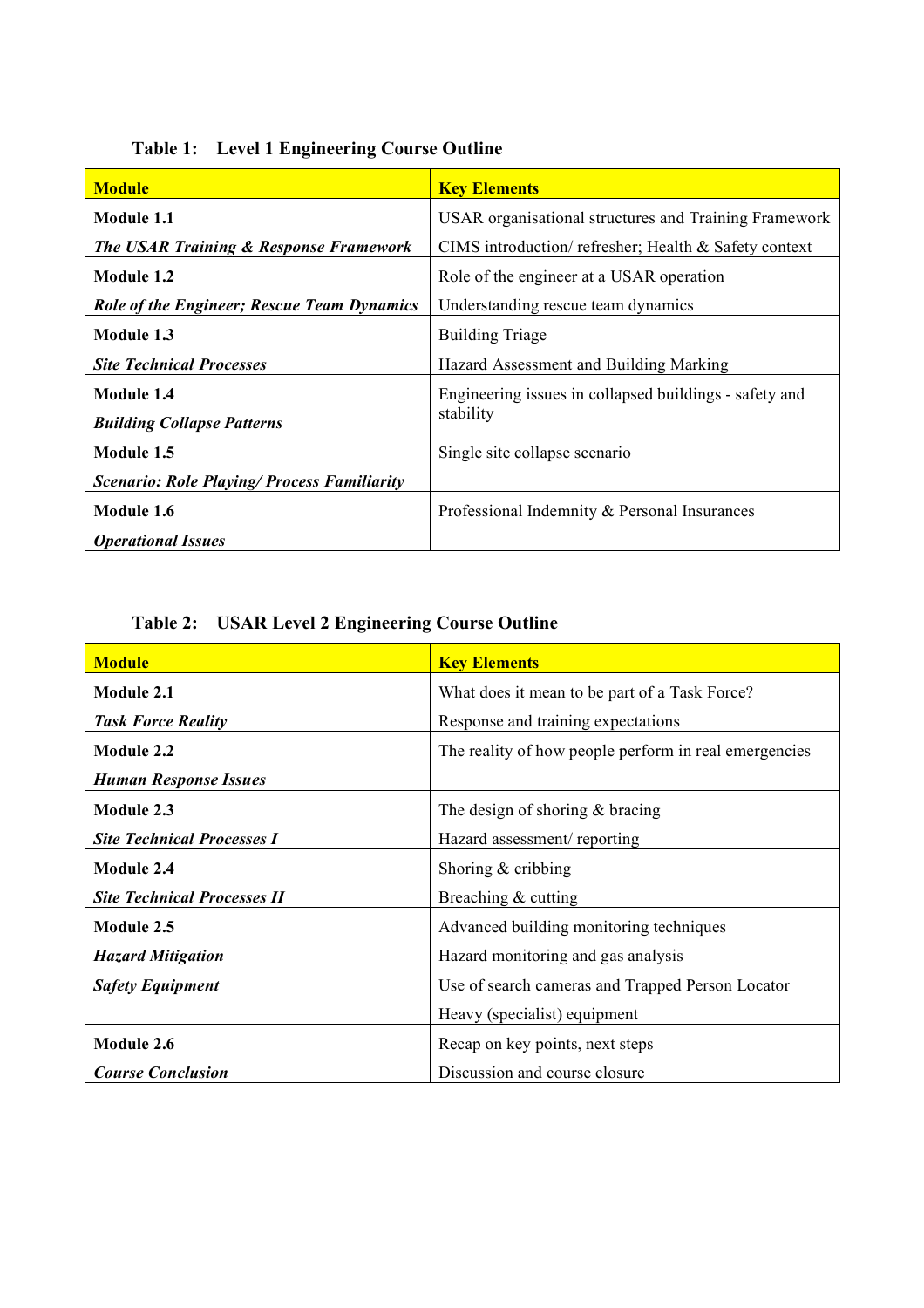An engineer who participates in Task Force activities needs to have achieved Chartered Professional Engineer status, and will need to possess a number of personal attributes so that they are suitable for actual events. This includes a reasonable level of fitness due to the demanding nature of the exercise and the potential long hours that can be worked. The engineer will need to be adaptable and able to fit in to the structured nature of the Task Force operation. A good understanding of practical construction methods and some experience in construction and demolition related work is also expected.

### **5. USAR TRAINING FOR AUSTRALIAN ENGINEERS**

Australia has been developing a USAR capability since the mid-1990's, working co-operatively with NZ. This work is currently being led by the National USAR Working Group (NUSARWG) under the leadership of Emergency Management Australia.

Task Forces including the Training and operational requirements are resourced on a state by state basis with guidance and support from the NUSARWG and the Australasian Fire Authorities Council. New South Wales, Victoria and Queensland have dedicated USAR Task Forces of varying levels of capability, and the other States and Territories are in the process of developing their USAR capacities

NSW are fortunate in having direct access to structural and other engineers employed by the NSW Department of Public Works & Services (DPWS). In a recent development, all civil and structural engineers taking up a position within the NSW DPWS have the requirement in their job description to undertake USAR Category 1 training. The broader NSW DPWS objective is to have two Category 2 engineers in each of their five principal regional offices.

The NSW USAR engineering module is based on four modules *- USAR Operations* (8 hours), *Effective Team Operations* (4 hours) *Remote Living Conditions* (4 hours) and *Practical Field Operations* (12 hours as part of the 48 hour Technician Exercise). This course is essentially an induction course for Task Force members, with a strong operational focus.

Recent feedback from Australian USAR Task Force leaders and engineers in other states suggests that some of the technical modules of the New Zealand courses under development are of interest to them.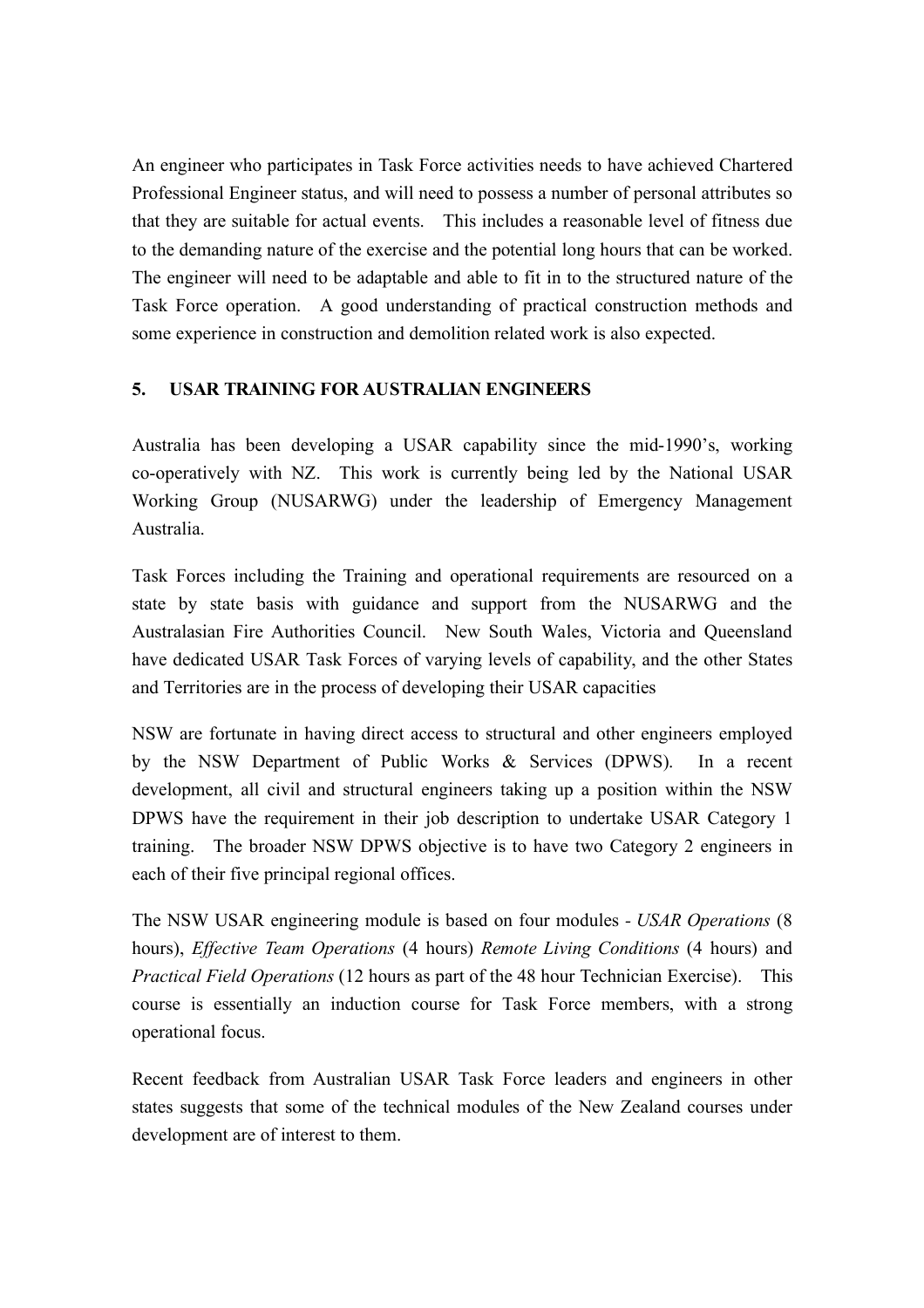### **6. OPERATIONAL ISSUES**

There are many professional considerations associated with the operational involvement of engineers in USAR training and actual deployments. These include:

- Training obligations for the engineer
- Mobilisation mechanisms response expectations
- Professional indemnity and public liability
- Health and safety responsibilities
- Remuneration

A specific agreement between professional engineers and the USAR Task Forces has been prepared to address this and other issues. This agreement is based on the invited individual engineers to be attached to the Task Forces by way of a standing secondment from their practice to the NZ Fire Service. This is seen as a way of creating a defined and renewable relationship between nominated individuals and the Task Forces which doesn't attract undue liability to either the individual or their practice. An honorarium which contributes towards the annual training and engagement time commitments is to be offered with this appointment.

The liability implications for engineers responding as part of local rescue teams or as individuals are still being worked through. While the new Civil Defence and Emergency Management Act provides cover for responders working under the direction of the Controller in a declared emergency, a local structural collapse situation (eg. single site) would however not result in a declared civil defence emergency, and the level of protection afforded to an engineer providing operational advice is unclear. This applies to engineers operating as either individuals (eg. outside working hours) or on behalf of consulting practices.

In any operational situation it is important to note that while the principal role of an engineer is to provide specific safety advice, the overall responsibility for Health and Safety must stay with the rescue team leader.